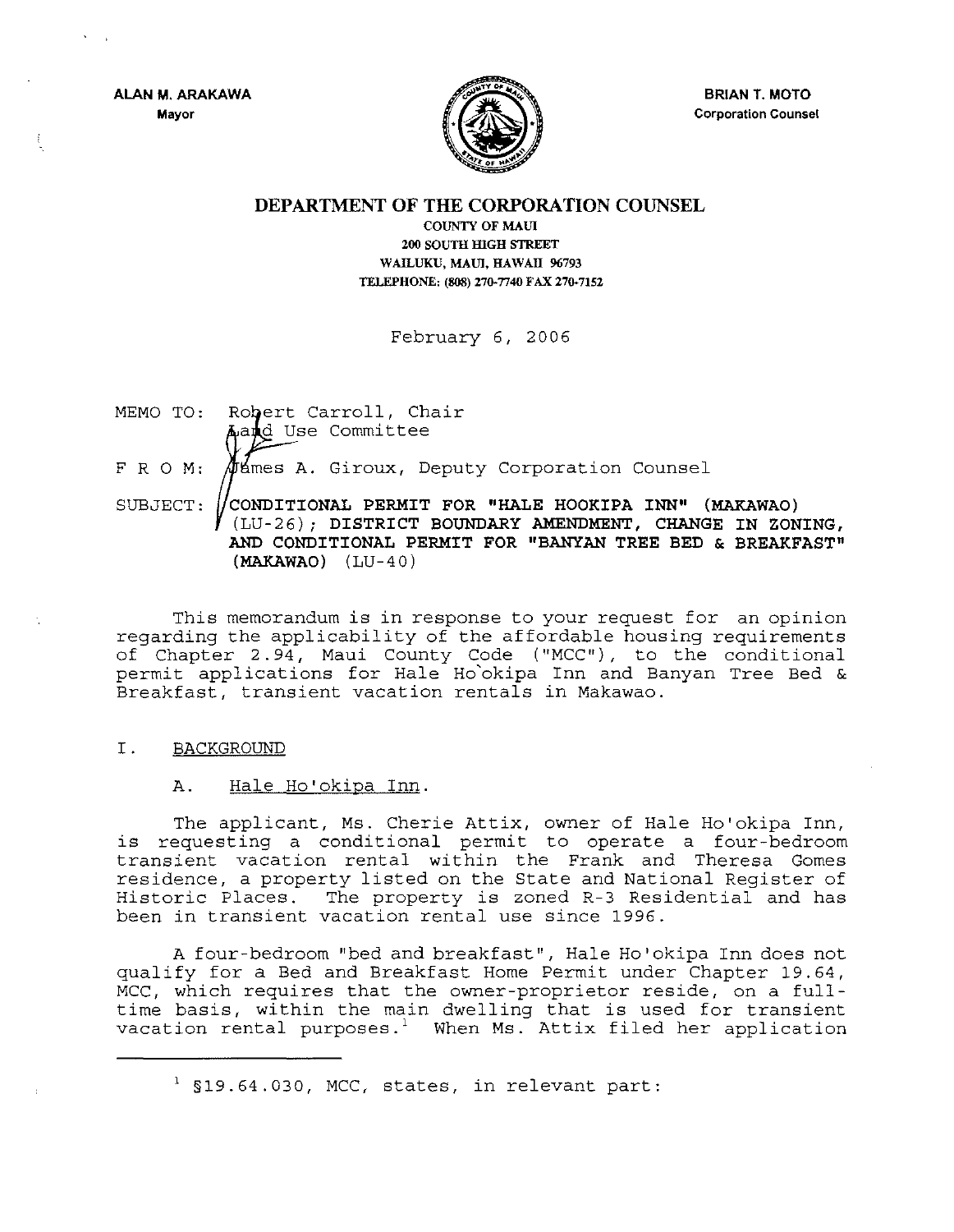$\mathfrak{t}$ 

she resided in a cottage on the premises. After the filing of her application, Ms. Attix purchased the adjacent property and now resides there.

### B. Banyan Tree Bed & Breakfast.

The Banyan Tree Bed & Breakfast is currently in operation, using seven rooms within two structures (Resident Manager's House and the Servant's Cottage). The original application submitted by Chris Hart & Partners, on behalf of the owner, Mr. Marty Herling, was for an eight-room bed and breakfast/short-term vacation rental within the two existing structures and an addition to be constructed to the Resident Manager's House. The original constructed to the Resident Manager's House. application also proposed a number of special events per year limited to 50 to 75 persons, and construction of a third accessory dwelling to be used as a residence for the owner.

While the subject applications were pending before the Maui Planning Commission, Mr. and Mrs. Richard and Lynn Rasmussen ("Rasmussen's") filed a Petition to Intervene in the Land Use Commission Special Use Permit proceeding. The Rasmussen's and Mr. Herling entered into a Settlement Agreement pursuant to which Mr. Herling agreed, among other things, to the following restrictions and conditions:

1. That the property shall not be used as a venue for special events;

*See also* Section 19.04.040, MCC:

"Bed and breakfast home" means a use in which overnight accommodations are provided to guests for compensation, for periods of less than thirty days, in a detached single-family dwelling unit occupied by the ownerproprietor or lessee-proprietor. The home shall include bedrooms, one kitchen, and living areas used by the family occupying the home and shall include no more than six bedrooms for short-term rental, as specified within the zoning district provisions of this title.

Bed and breakfast homes shall be subject to the following restrictions and standards:

C. The owner-proprietor or lessee-proprietor shall be a resident of the county and shall reside, on a full-time basis, within the single-family dwelling unit being used as the bed and breakfast home.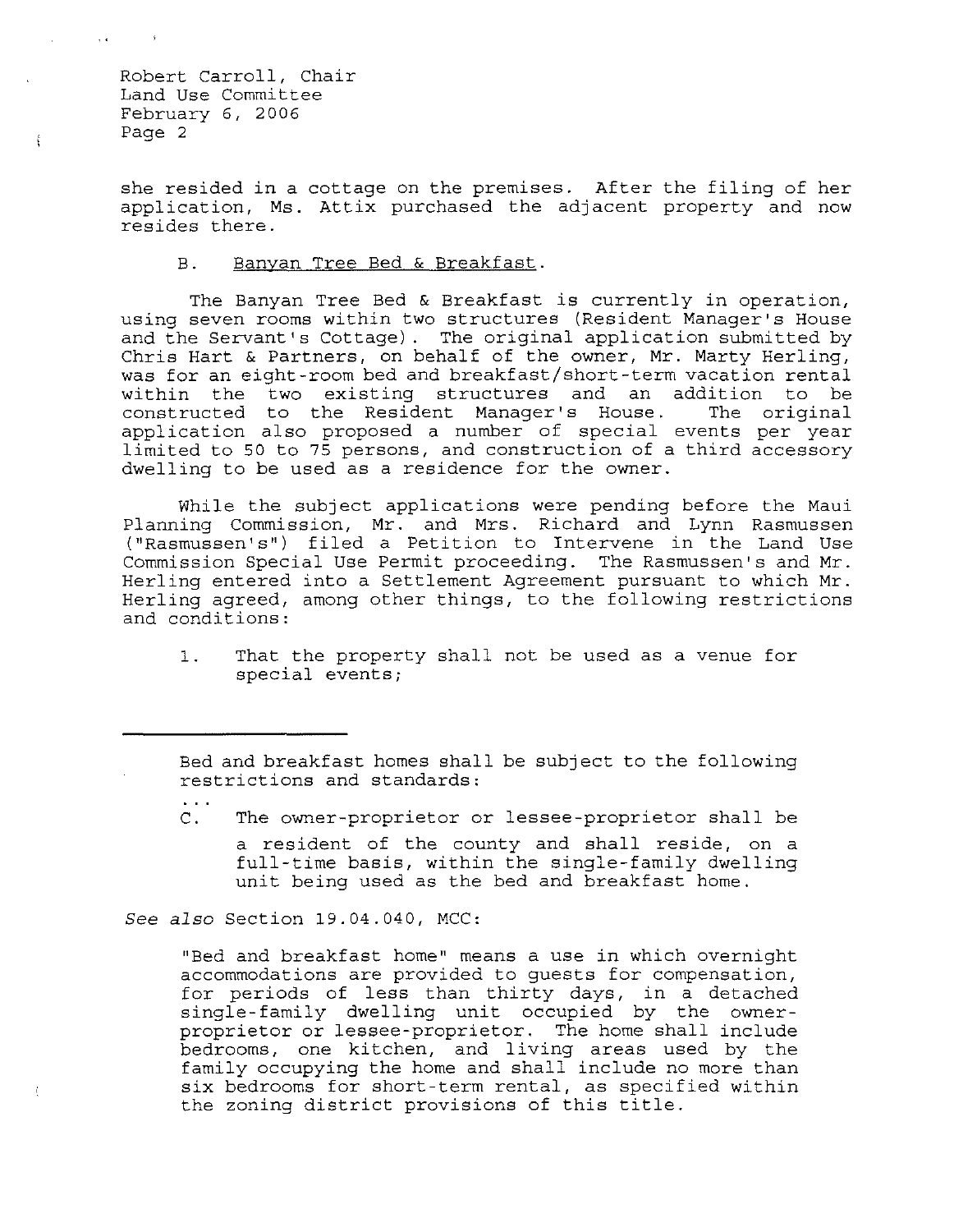$\mathbf{v}(\mathbf{z}) = \mathbf{v}(\mathbf{z})$  . It is

 $\hat{\xi}$ 

 $\mathbf{I}$ 

- 2. That operation of the bed and breakfast complex shall be consistent with the character of the existing neighborhood;
- 3. That uses on the subject premises shall create no impact greater than a typical residential home in the Sunnyside neighborhood;
- 4. That the occupancy policy applicable to the bed and breakfast units shall be consistent with Maui County and federal standards;
- 5. That no exterior live amplified sound shall be permitted on the premises;
- 6. That guests of the bed and breakfast facility shall be required to limit the number of off-site visitors to the property, consistent with the goal of minimizing the impact of the use upon neighborhood residents;
- 7. That the number of guest rooms on the subject property shall be restricted to a maximum number of seven (7), with the understanding that no room for transient guests shall be contained in any future residential dwelling to be constructed on the premises;
- 8. That any future residential dwelling to be built on the subject property will be used for personal use of the owner/lessor of the property and shall be constructed in conformance with that section of the Maui County Code related to accessory dwellings;
- 9. That no portion of the accessory dwelling shall exceed 20 feet in height, regardless of the number of stories;
- 10. That the use of the accessory dwelling shall be limited to long-term residential use only and not less than 90 days per term;
- 11. That a Change in Zoning from County Interim to RU-1.0 Rural One Acre will be requested; and
- 12. That there shall be no future subdivision and/or horizontal property regime relative to TMK: 2-4- 002:002.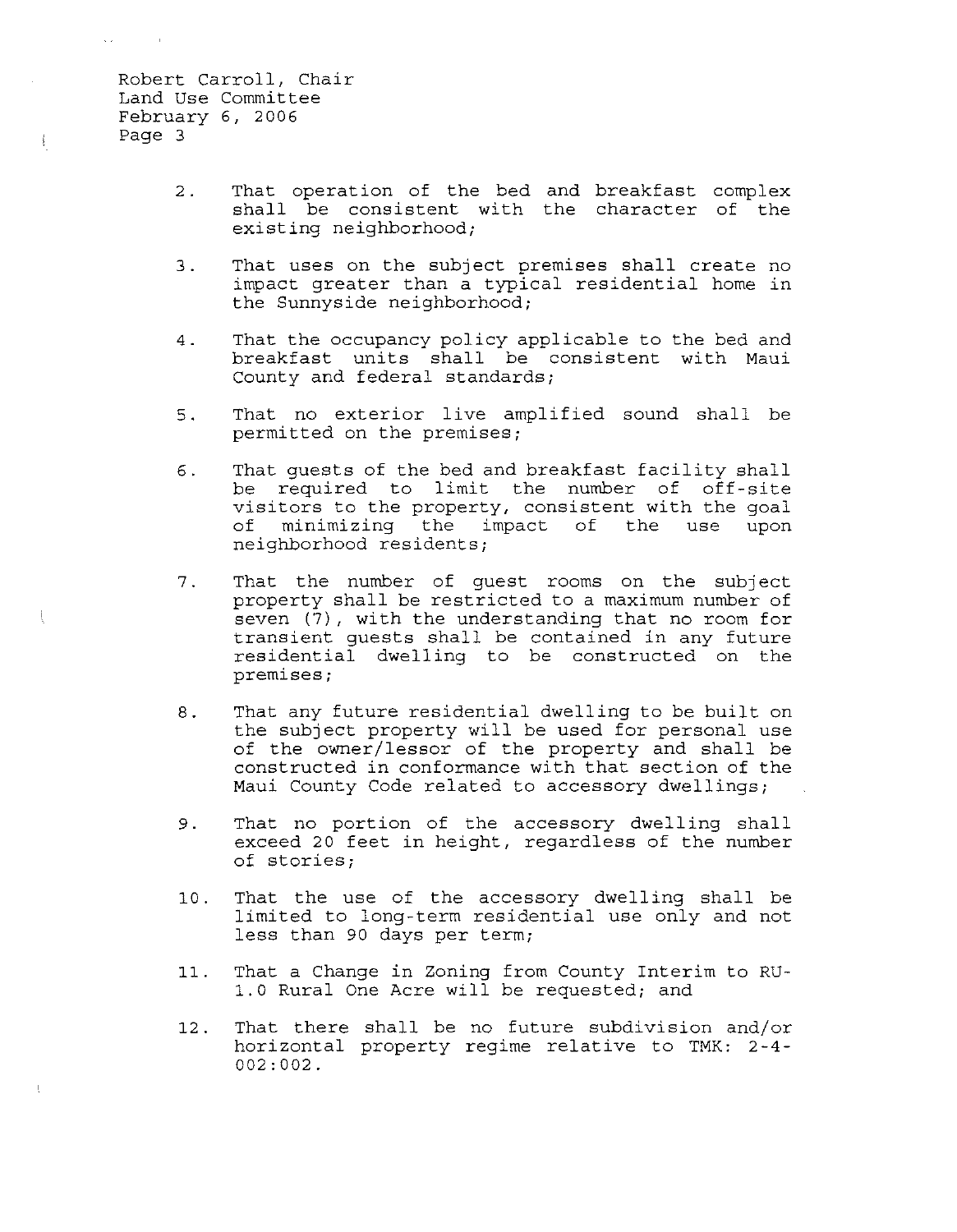ţ.

Like the Hale Ho'okipa Inn described above, the Banyan Tree Bed & Breakfast does not qualify for a Bed and Breakfast Home Permit under Chapter 19.64, MCC. The owner of the Banyan Tree Bed & Breakfast lives on the property in one of the existing rooms, but desires to construct, and reside in, a detached accessory dwelling on the property. The Banyan Tree Bed & Breakfast also has more bedrooms than the total number allowed under Chapter 19.64, MCC.<sup>2</sup>

#### II. APPLICABLE ORDINANCES.

Section 2.94.030(A), MCC, pertaining to County's affordable housing policy for hotel-related developments, states, in relevant part:

An applicant shall be required to construct affordable housing at a minimum of one affordable housing unit for every four apartment -hotel, hotel, or motel rooms or fraction thereof. Affordable housing requirements shall be assessed by the department of public works upon the issuance of any building permit, and shall be available for occupancy concurrent with or prior to occupancy of the apartment-hotel, hotel, or motel.

Section 2.94.020, MCC, defines "apartment-hotel" as follows:

"Apartment-hotel" means a building or portion thereof used as a hotel as defined in chapter 19, Maui County Code, and containing the combination of individual guest rooms or suites or rooms with apartments or dwelling units.

Section 2.94.020, MCC, defines "hotel" and "motel" as follows:

"Hotel" or "motel" means a transient vacation rental, **other than a bed and breakfast home,** containing lodging or dwelling units. (Emphasis added.)

Section 2.94.050, MCC, lists the following exclusions to the affordable housing policy:

 $2$  §19.64.030(E), MCC states:

The number of bedrooms used for short-term rental in the bed and breakfast home shall be no greater than six and shall be subject to the provisions of section 19.64.050 of this chapter. The total number of guests shall be limited to two guests per bedroom.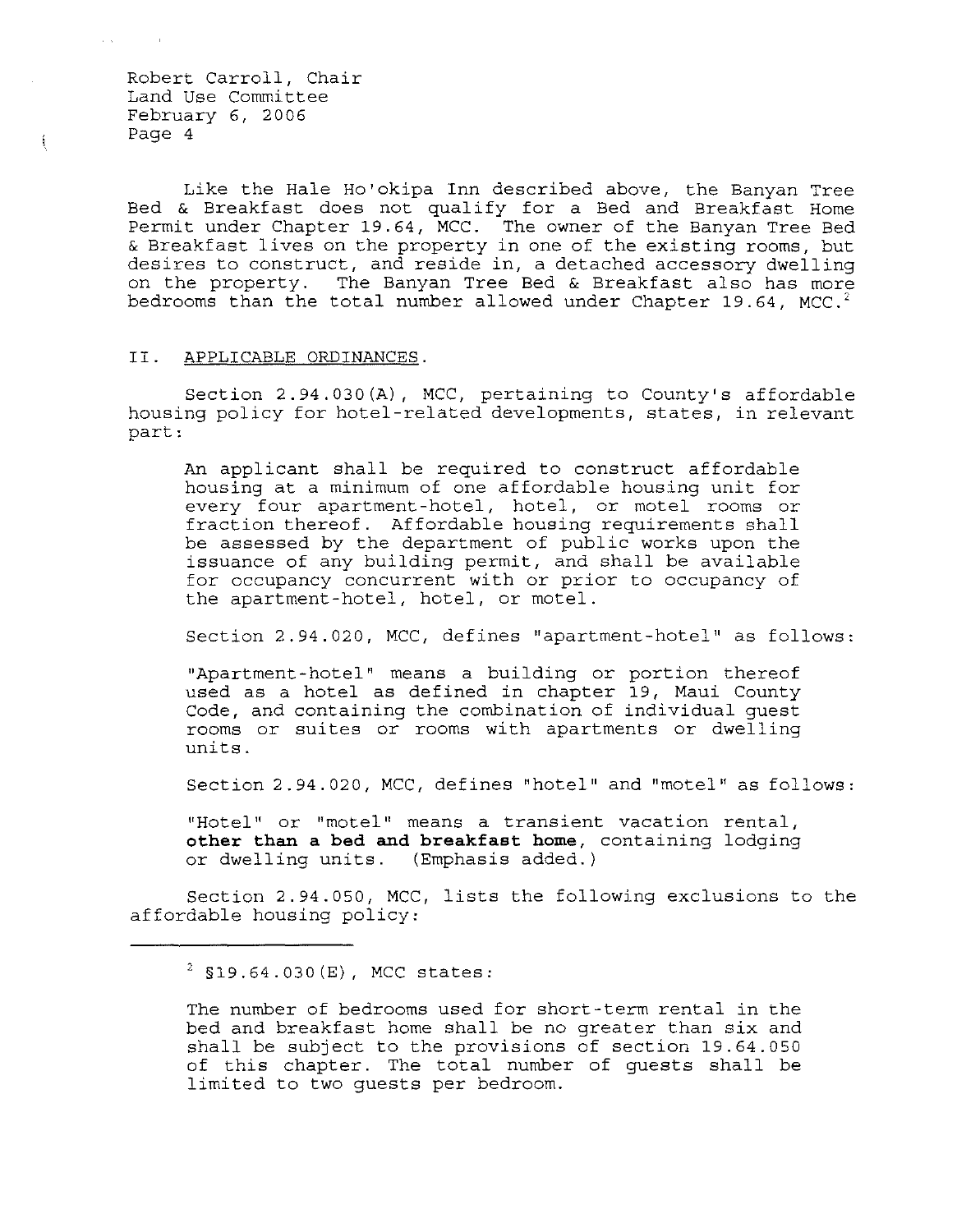$\mathfrak{t}% _{1}\left( t_{1}\right) =\mathfrak{t}_{1}\left( t_{1}\right) ,$ 

A. The renovation or improvement of an existing apartment-hotel, hotel, or motel project in which no additional units or rooms will result;

B. The development of an apartment-hotel, hotel, or motel project, including the construction of additional units or rooms to an existing projects, [sic] subject to a prior requirement by or agreement with the county for participation in an affordable housing program, provided that such participation is verified or substantiated to be specifically applicable to the development;

C. **The development of an apartment-hotel or hotel project that will contain not more than twenty units or rooms, unless it contains retail commercial uses which cater primarily to transient guests of the project or is to be operated or operates primarily as transient vacation rentals;** 

D. required to provide employee or affordable housing by a planning commission decision entered prior to the effective date of the ordinance codified in this chapter. (Emphasis added. ) To any hotel development which has been

Section 2.94.060, MCC, pertaining to other terms and conditions, states:

If a development **of more than twenty units** is represented to be an apartment house, multiple-family, single-family, or two-family dwelling project, the department of public works may impose terms and conditions and occupancy on the building permits to insure that the development will be maintained for such use and not converted to another without being subject to the provisions of this chapter. (Emphasis added.)

#### III. ANALYSIS.

The Supreme Court of Hawai'i has stated:

When interpreting a municipal ordinance, we apply the same rules of construction that we apply to statutes.<sup>3</sup>

The Supreme Court of Hawai'i has further stated:

<sup>&</sup>lt;sup>3</sup> Coon v. City and County of Honolulu, 98 Hawai'i 233, 245, 47 P.3d 348,360 (2002).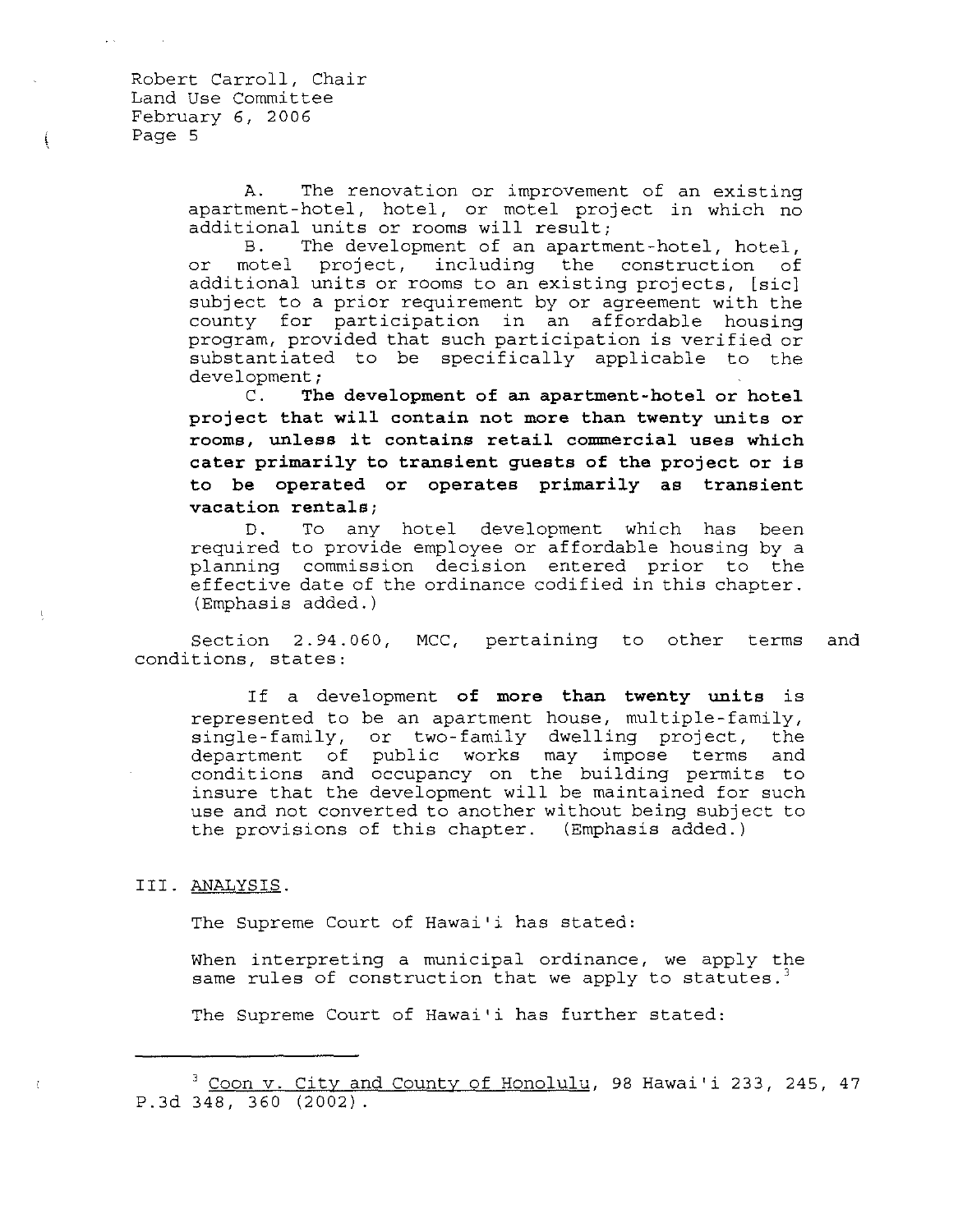ţ

When construing a statute, our foremost obligation is to ascertain and give effect to the intention of the legislature, which is to be obtained primarily from the language contained in the statute itself. And we must read statutory language in the context of the entire statute and construe it in a manner consistent with its purpose.

When there is doubt, doubleness of meaning, or indistinctiveness or uncertainty of an expression used in a statute, an ambiguity exists....

In construing an ambiguous statute, the meaning of the ambiguous words may be sought by examining the context, with which ambiguous words, phrases, and sentences may be compared, in order to ascertain their true meaning. Moreover, the courts may resort to<br>extrinsic aids in determining legislative intent. One extrinsic aids in determining legislative intent. exerinsic aids in decermining regrorative incent. One<br>avenue is the use of legislative history as an interpretive tool. This court may also consider the reason and spirit of the law, and the cause which induced the legislature to enact it  $\dots$  to discover its true meaning.' (Citations omitted.) (Ellipsis in original.)

# A. The definition of "hotel" and "motel" set forth in Chapter 2.94, MCC, excludes bed and breakfast homes.

As discussed above, Section 2.94.020, MCC, defines a "hotel" and "motel" as a transient vacation rental, other than a bed and breakfast home, containing lodging or dwelling units. Chapter 2.94, MCC, does not further define "bed and breakfast home".

Section 19.04.040, MCC, pertaining to zoning provisions and definitions, does have a definition of "bed and breakfast home".<sup>5</sup> As noted above, this definition limits the number of bedrooms being used for short-term rental to six and requires that the detached single-family dwelling unit being used as a bed and breakfast be occupied by the owner-proprietor or lessee-proprietor. However, this definition applies only for purposes of Title 19 of the Maui County Code, and does not apply to other titles, such as Title 2,

<sup>&</sup>lt;sup>4</sup> Kim v. Contractors License Board, 88 Hawai'i 264, 269, 965 P.2d 806, 812 (1998).

 $5$  §19.04.040, MCC.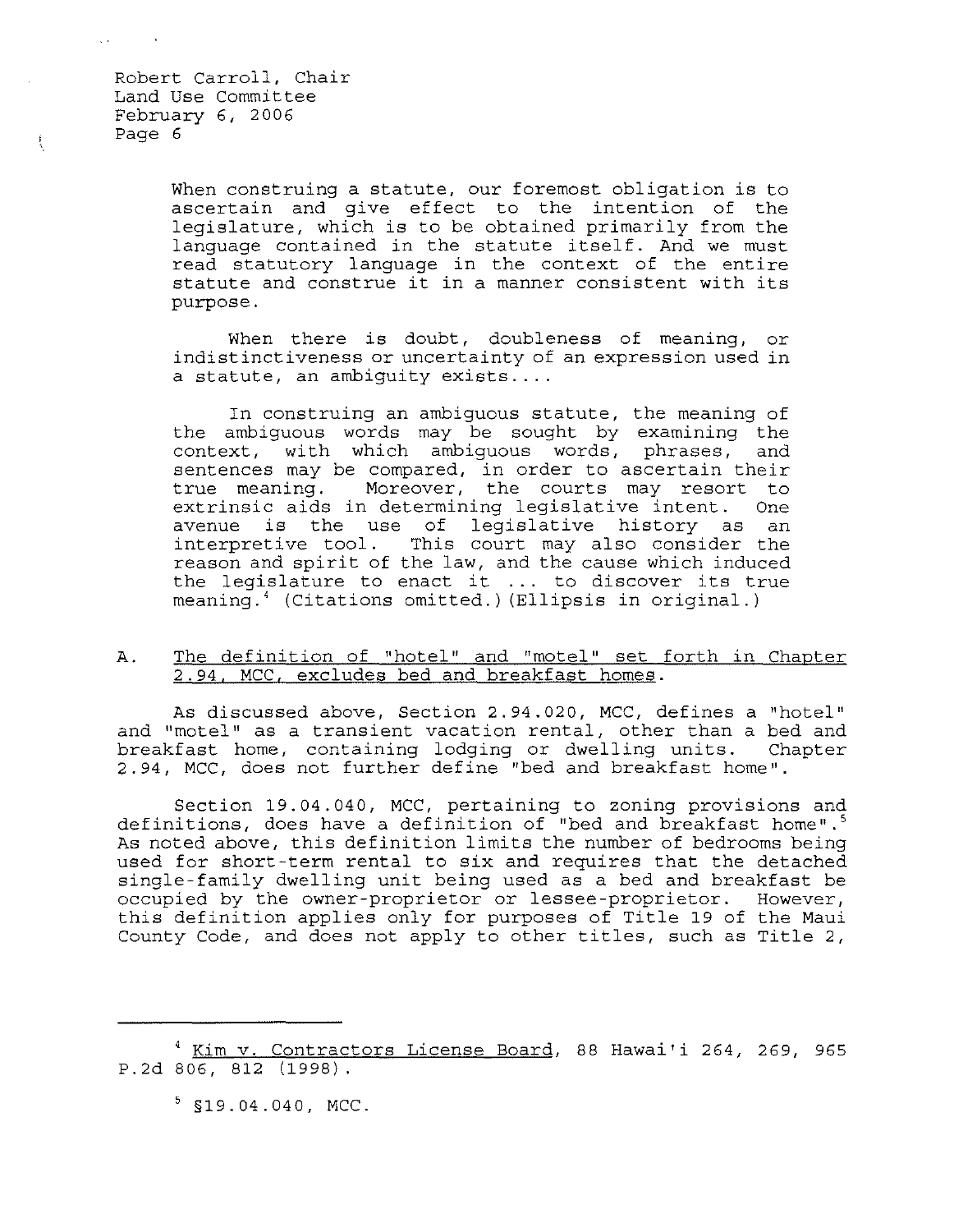ţ

which sets forth the affordable housing policies for hotel-related developments.<sup>6</sup>

Consequently, although a property may not meet the definition of "bed and breakfast home" under Section 19.04.040, MCC, it may still be a "bed and breakfast home" for purposes of Section 2.94.020, MCC, and, therefore, excluded from the definition of "hotel" and "motel", as used in Chapter 2.94, MCC.

Chapter 2.94, MCC, was codified in 1992, pursuant to Ordinance No. 2093. At the time of the adoption of Ordinance No. 2093, Chapter 19.64, MCC, pertaining to bed and breakfast homes and Type 1, Type 2, and Type 3 permits, had not yet been adopted. When Chapter 19.64, MCC, was codified pursuant to Ordinance No. 2609 (1997), Chapter 2.94, MCC, was not amended and the reference to "bed and breakfast home" in Section 2.94.020 remained as is. Further, unlike the definition of "apartment-hotel" in Section 2.94.020, MCC, the definition of "hotel" and "motel" in Section 2.94.020, MCC, does not cross-reference Title 19, MCC. This provides additional support for the conclusion that the term "bed and breakfast home", as used in Chapter 2.94, MCC, is not necessarily synonymous with, or identical to, the term "bed and breakfast home" as used in Title 19, MCC.

Inasmuch as the Banyan Tree Bed & Breakfast and the Hale Ho'okipa Inn involve the rental of bedrooms in single-family dwelling units and not the rental of independent, self-contained dwelling units with private kitchen and bath facilities, neither the Banyan Tree Bed & Breakfast nor the Hale Ho'okipa Inn constitute an "apartment-hotel" for purposes of Chapter 2.94, MCC.

<sup>6 §19.04.040,</sup> MCC, pertaining to definitions, states:

When used in title 19 of this code, unless the context clearly indicates a different meaning, **for the purposes of title 19** the following words and terms shall be defined as follows: ... (Emphasis added.)

<sup>7</sup>*See* §19.04.040, MCC, definition of "apartment or apartment unit". (""Apartment or apartment unit" means one or more rooms with private bath and kitchen facilities comprising an independent self-contained dwelling unit in a building containing three or more dwelling units.")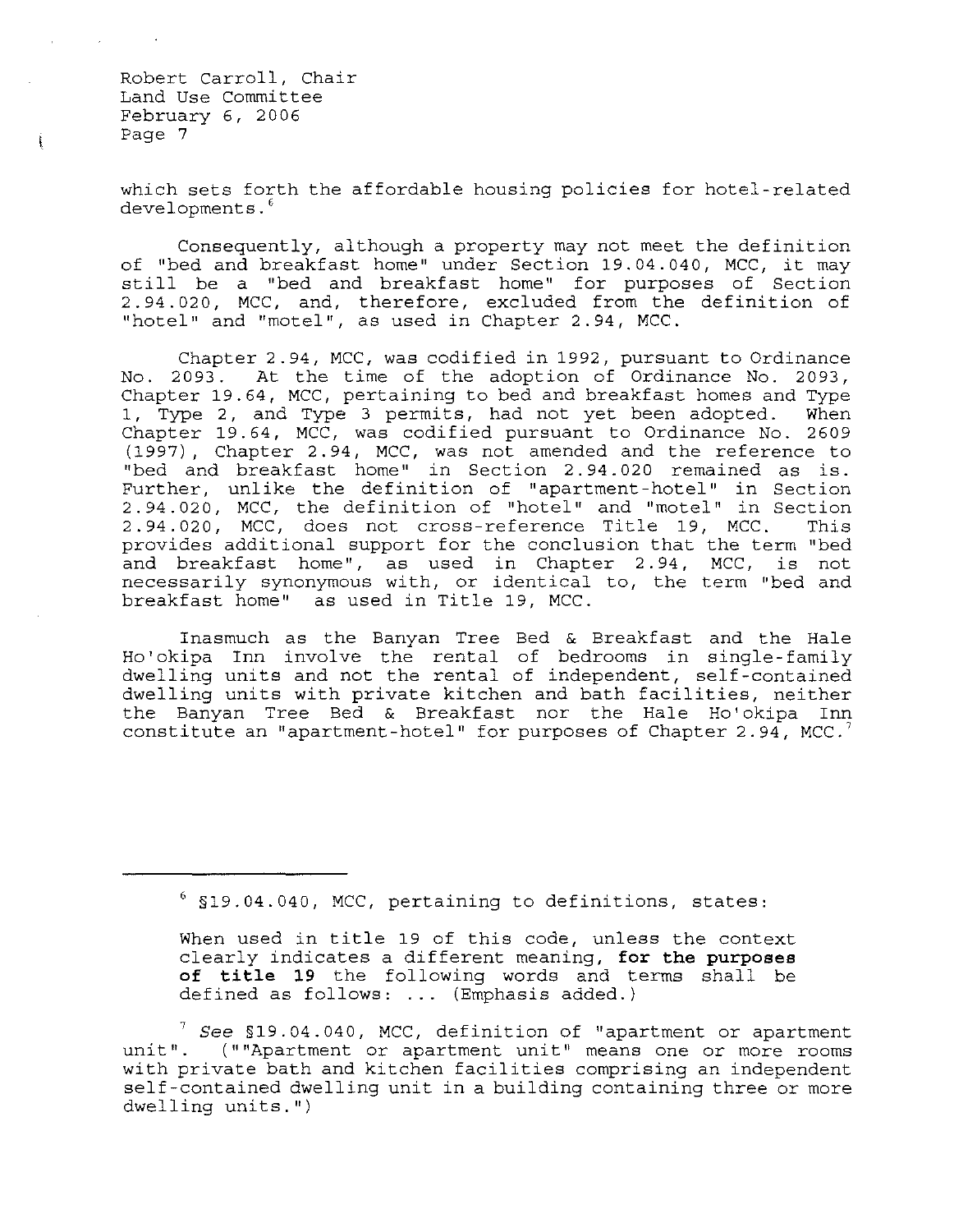## B. Despite its ambiguity, Section 2.94.050(C), MCC, can be reasonably interpreted to exclude from the affordable housino requirement hotel projects containing not more than twenty units or rooms.

As discussed above, we are of the opinion that, for purposes of Chapter 2.94, MCC, the definition of "hotel" and "motel" excludes bed and breakfast homes, and, therefore, that bed and breakfast homes are not subject to affordable housing requirements imposed under Chapter 2.94, MCC. Even assuming, for the sake of argument, that bed and breakfast homes like Hale Ho'okipa and the Banyan Tree Bed & Breakfast are "hotel" projects for purposes of Chapter 2.94, MCC, such projects are excluded under Section 2.95.050(C), MCC.

As discussed above, Section 2.94.050(C), MCC, excludes from the affordable housing policy the following:

The development of an apartment-hotel or hotel project that will contain not more than twenty units or rooms, unless it contains retail commercial uses which cater primarily to transient guests of the project or is to be operated or operates primarily as transient vacation rentals. (Emphasis added.)

The first part of subsection (C) is clear in its waiver of affordable housing requirements for hotel projects that contain not more than twenty units and do not have retail commercial uses. However, the clause, "or is to be operated or operates primarily as transient vacation rentals," adds an ambiguity. $8$  Read literally,

The last Section on Exclusions. If you could turn to this, its 050(c). If you read it, it's not too clear what it really means and not clear what's being excluded. It says 'the development of apartment hotel or hotel that will contain not more than 20 units unless it contains retail commercial uses which cater primarily to transient guests of the project or is to be operated primarily as transient.' We don't understand what that means exactly. So we just ask for some clarification. Planning and Economic Development Committee, Tr. at 23 (October 9, 1991) .

The ambiguity was also raised by the Mayor in written comments

 $\frac{t}{k}$ 

<sup>&</sup>lt;sup>8</sup> This ambiguity was raised by Mayor Lingle at an October 9, 1991 meeting of the Planning and Economic Development Committee. The transcript reads: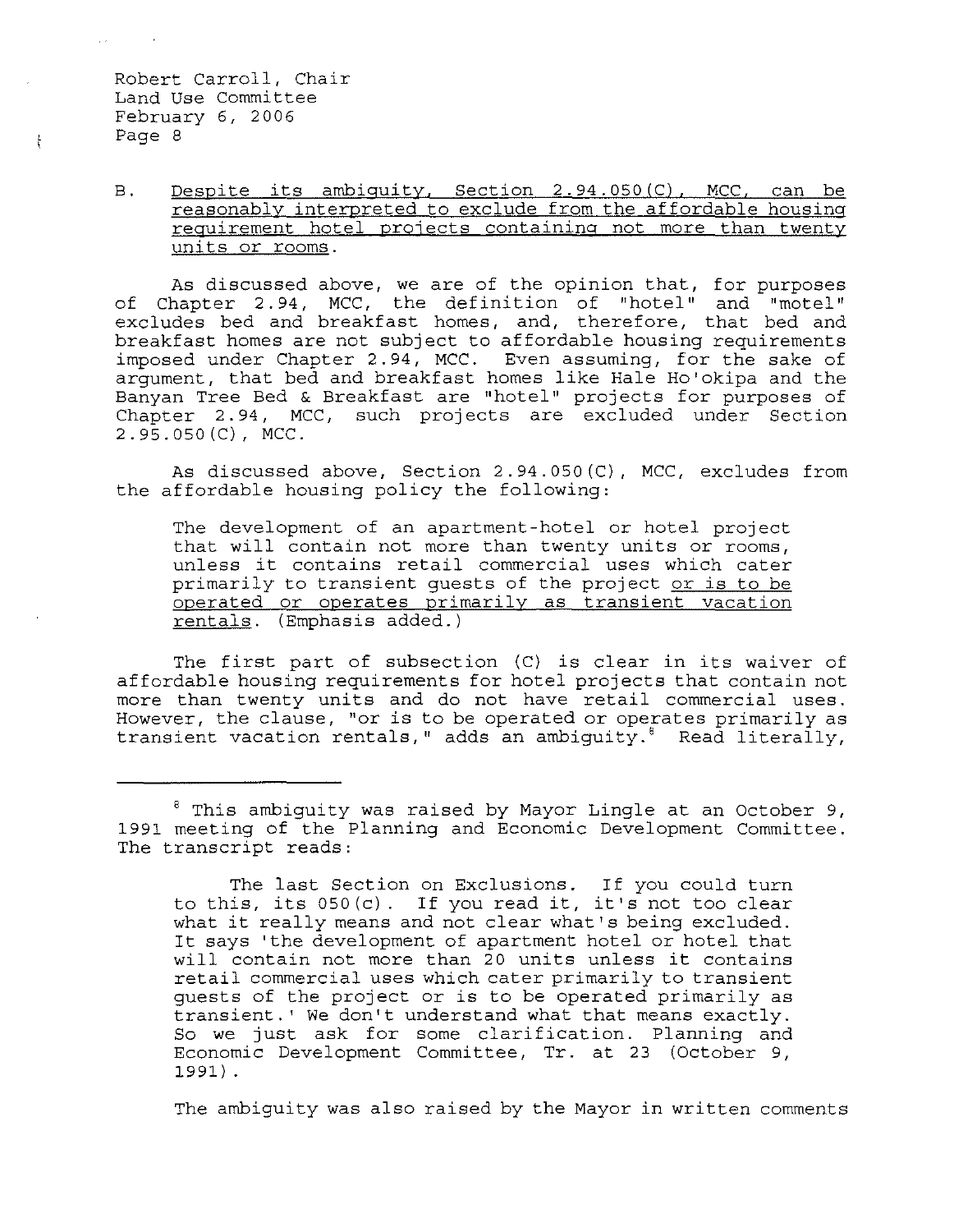$\mathfrak{t}$ 

至

the clause potentially renders all of subsection (C) meaningless because all "apartment-hotel" or "hotel" projects operate as transient vacation rentals, and, under Section 2.94.020, MCC, are defined as "transient vacation rental[s]".<sup>9</sup>

When construing ambiguous or unclear statutes, the Supreme Court of Hawai'i has stated:

A statute is ambiguous if it is capable of being understood by reasonably well-informed people in two or more different senses. A rational, sensible and practicable interpretation of a statute is preferred to<br>one which is unreasonable or impracticable. The one which is unreasonable or impracticable. legislature is presumed not to intend an absurd result, and legislation will be construed to avoid, if possible, inconsistency, contradiction, and illogicality.<sup>10</sup> (Citations omitted.)

To avoid an interpretation of subsection (C) that renders it meaningless, the clause, "or is to be operated or operates primarily as transient vacation rentals," may be reasonably primarity as standard vasarion renears, may be readonably units", found earlier in the same sentence. Understood in this light, the clause in question addresses situations where retail commercial uses in small hotels are used not just for retail uses, but also as transient vacation rentals, thus potentially exceeding the twenty-room limit of subsection (C).

C. Excluding bed and breakfast homes from the affordable housing requirements imposed under Chapter 2.94, MCC, is consistent with the overall stated intent and purpose of Chapter 2.94, MCC.

The exclusion of bed and breakfast homes from the affordable housing requirement of Chapter 2.94 is supported by the stated purpose of Chapter 2.94, MCC. The affordable housing requirements imposed by Chapter 2.94 were based on a legislative finding that "hotel developments generate a substantial amount of both direct

submitted to the Planning and Economic Development Committee regarding Bill No. 101 (1991). Comm. Rep. No. 91-302, at 6.

 $9$  §2.94.020, MCC.

 $10$  Kim v. Contractors License Bd., 88 Hawai'i 264, 270 (1998).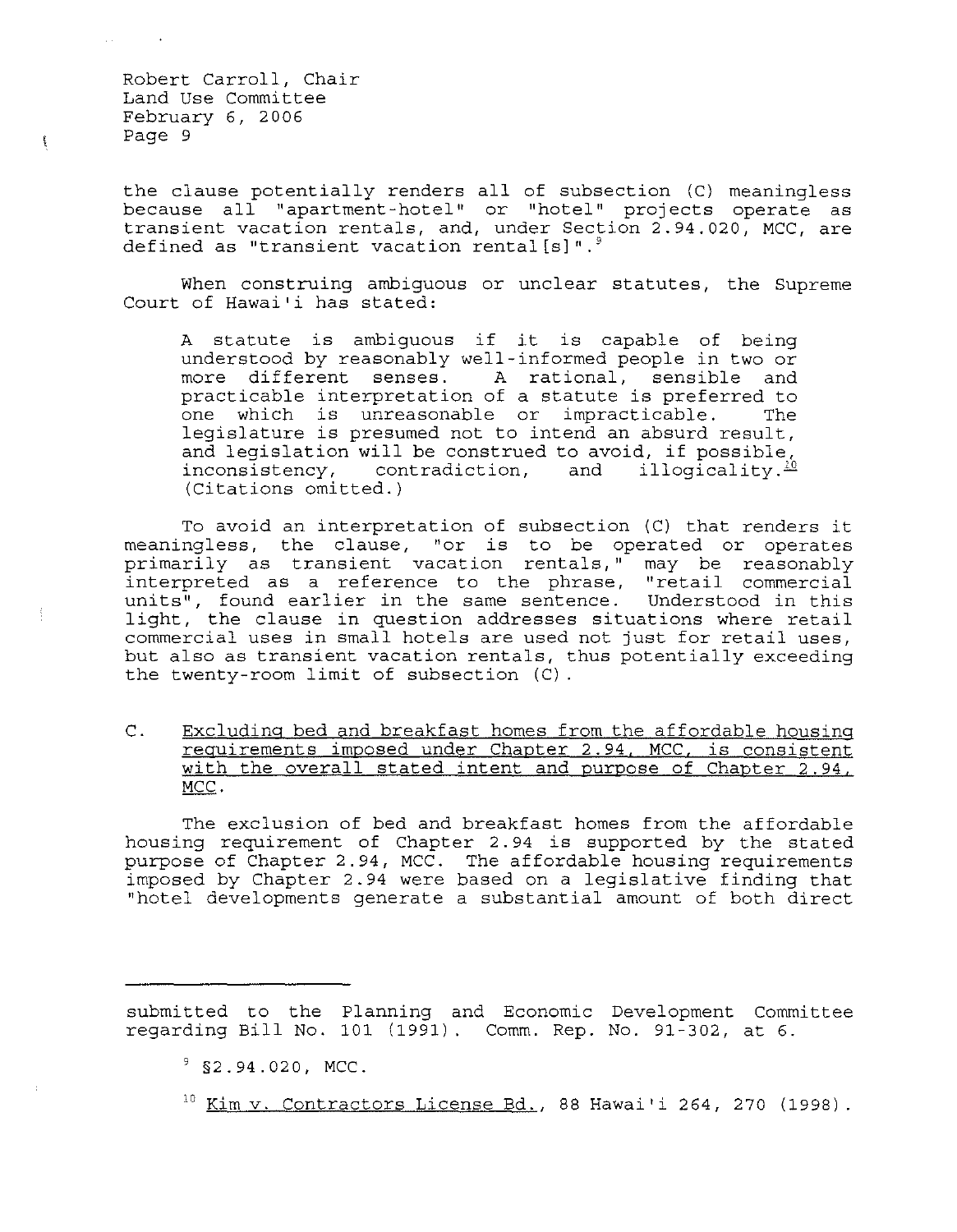$\hat{\xi}$ 

and indirect employment opportunities". $^{11}$  By contrast, bed and breakfast homes typically generate little in the way of direct employment, and are usually managed or overseen by an ownerproprietor or lessee-proprietor who resides on or near the property. In terms of its "socio-economic impacts", Hale Ho' okipa Inn has been characterized as part of a trend of "home based<br>businesses" serving as "an alternative to traditional businesses" serving as "an alternative businesses" serving as "an aiternative to traditional<br>employment...."<sup>12</sup> In terms of its economic impact, the Banyan Tree emproyment.... In terms of its economic impact, the banyan free<br>Bed & Breakfast has been characterized by its owner as an "alternative to the highly centralized, large scale, resort tourism  $model \ldots$ ...<sup> $n^{13}$ </sup>

Further, in adopting Chapter 2.94, MCC, the Council stated that "it is the objective of this chapter to require **apartmenthotel, hotel, and motel** developers to construct affordable housing units for addition to the countywide inventory of affordable housing. "<sup>14</sup> (Emphasis added.) This statement of the ordinance's objectives does not include bed and breakfast home operators among those required to construct affordable housing units.<sup>15</sup>

As discussed in a previous memorandum of law written by our Department to your Committee, constitutional law on governmentrequired dedications and other development conditions allows the Council to impose affordable housing requirements provided that the County is able to show that the proposed development will cause or exacerbate a community problem (in this case, affordable housing) and that the exaction is roughly proportional to the problems created by the development.<sup>16</sup> It is not at all clear that sufficient findings have been made to date to support the

 $11$  §2.94.010(A), MCC.

<sup>12</sup> Maui Planning Department's Report to the Maui Planning Commission, February 26, 2002 Meeting, at 10;

<sup>13</sup> Maui Planning Department's Report to the Maui Planning Commission, July 24, 2001 Meeting, at 14.

 $^{14}$  \$2.94.010 (B), MCC.

*15 See* also Planning and Economic Development Committee, Tr. at 33 (October 9, 1991) (comments of Planning Director Brian Miskae, differentiating resort hotels from smaller hotels) .

<sup>16</sup> See Memorandum to Robert Carroll, Chair, Land Use Committee (November 15, 2005), at 2 (citing Nollan v. California Coastal Commission, 483 U.S. 825, 107 S.Ct. 3141 (1987), Dolan v. City of Tigard, 512 U.S. 374, 114 S.Ct. 2309 (1994).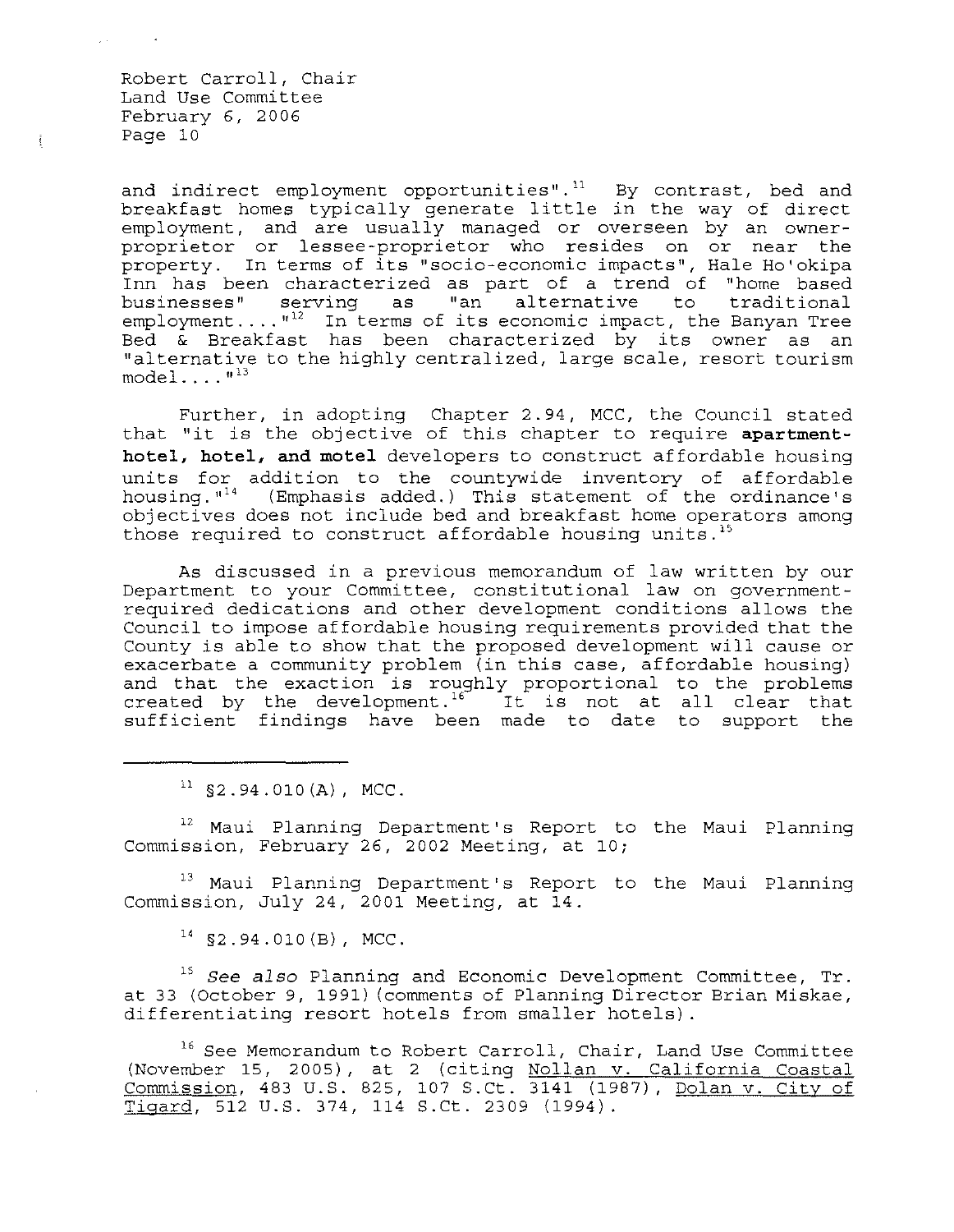imposition of affordable housing requirements of the type and scale described in Chapter 2.94, MCC, upon bed and breakfast homes. Rather, the provisions and legislative history of Chapter 2.94, MCC, indicate an intent to exempt smaller hotels (and bed and breakfast homes) from the burden of Chapter 2.94 affordable housing requirements.

D. Excluding bed and breakfast homes from the affordable housing requirements imposed under Chapter 2.94. MCC, is consistent with Section 2.94.060, MCC, pertaining to other terms and conditions.

Section 2.94.060, MCC, (cited above) authorizes the Department of Public works and Environmental Management to impose building permit terms and conditions that prevent residential projects consisting of more than twenty units from being converted to other uses, including, presumably, hotel uses. The authority granted under Section 2.94.060, MCC, apply, however, only in connection with developments of more than twenty units, a number consistent with Section 2.94.050(C), MCC, and its exemption from affordable housing requirements for small apartment-hotels and hotel projects.

Therefore, excluding bed and breakfast homes from affordable housing requirements for hotels is consistent with Section 2.94.060, MCC.

E. To our knowledge, no bed and breakfast homes reviewed and approved administratively or legislatively have been subjected to affordable housing requirements under Chapter 2.94, MCC.

Based on information provided to us, no bed and breakfast home has, to date, been required to meet the affordable housing requirements imposed by Chapter 2.94, MCC. For example, O. W. Ranch, LLC, was granted a Land Use Commission Special Use Permit and a Conditional Permit to use twelve rooms for transient vacation rental use in three separate structures. The Old Wailuku Inn was granted a Bed & Breakfast Type 3 Permit for six rooms and a Conditional Permit for the use of a seventh room in the main dwelling and three bedrooms in a separate dwelling. Neither operation was the subj ect of an affordable housing requirement under Chapter 2.94, MCC.

It is our further understanding that the Department of Planning does not and has not interpreted Chapter 2.94, MCC, as applying to bed and breakfast homes like the Banyan Tree Bed & Breakfast and Hale Ho'okipa Inn. Ordinarily, courts will give